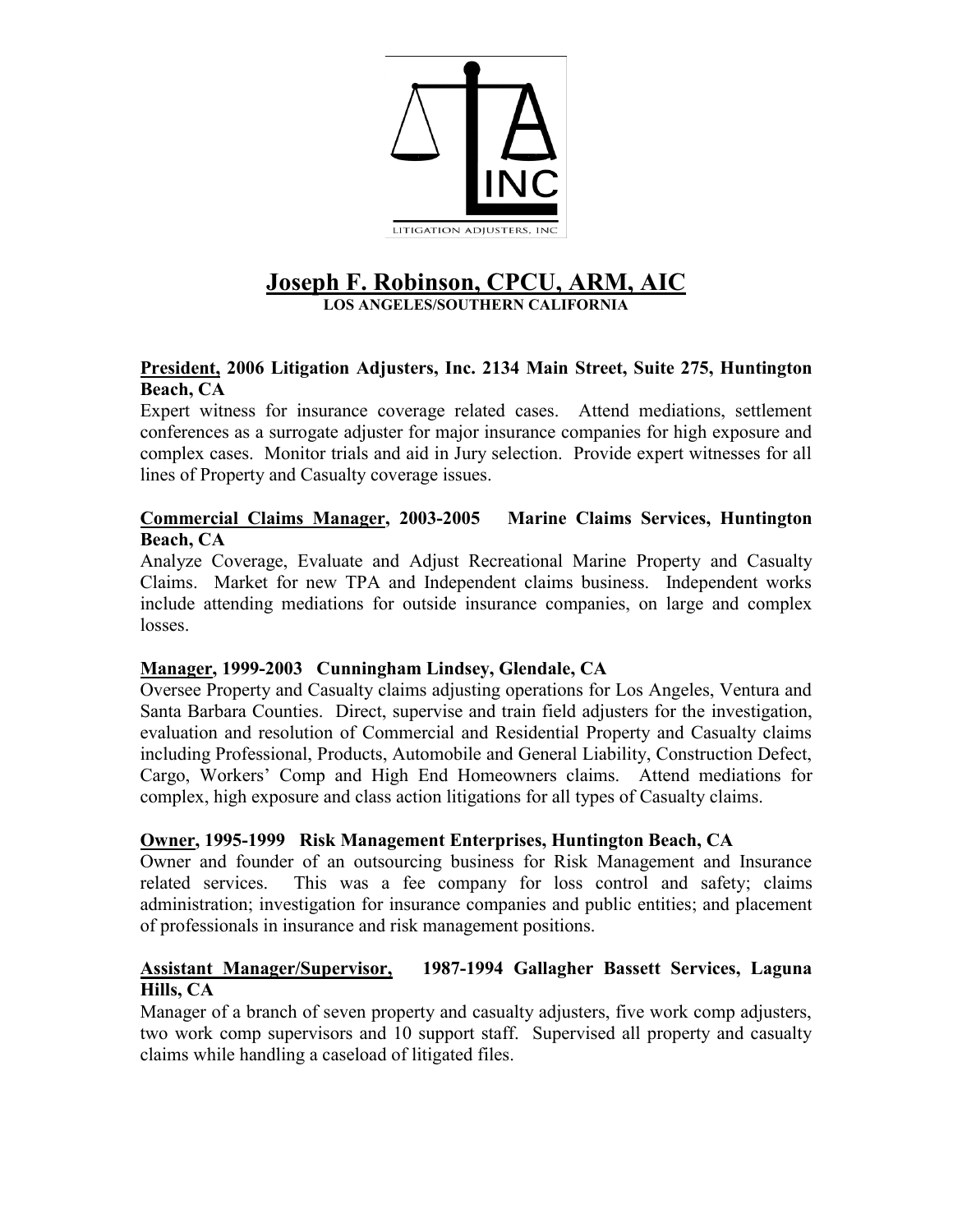

**Additional Experience:** Six years of claims adjusting experience with Northbrook Insurance, General Accident, R. L. Kautz and Grange Mutual Insurance.

## **Education and Professional Memberships**

Self-Insured Administrator's Certificate for Workers' Compensation (California) 1991 President Orange Empire Chapter of the CPCU Society from July 2001 to June 2002 B.A. in Psychology from Franciscan University, Steubenville Ohio, 1974 California Licensed Insurance Adjuster/Qualified Manager, 1995 California Fire & Casualty Broker/Agent License, 2006 Current with State of California Fair Claims Practices Chartered Property Casualty Underwriter, 1995 Associate in Risk Management, 1988 Associate in Claims, 2002

# **Insurance Courses Completed**

| Ethics, Insurance Perspectives, and Insurance Contract<br>$CPCU$ 1: |  |
|---------------------------------------------------------------------|--|
|---------------------------------------------------------------------|--|

- CPCU 2: Personal Insurance and Risk Management
- CPCU 3: Commercial Property Insurance and Risk Management
- CPCU 4: Commercial Liability Insurance and Risk Management
- CPCU 5: Insurance Operations
- CPCU 6: The Legal Environment
- CPCU 7: Management
- CPCU 8: Accounting and Finance for Insurance Professionals
- CPCU 9: Economics
- AIC 33: The Claims Environment
- AIC 34: Workers' Compensation and Managing Bodily Injury Claims
- AIC 35: Property Loss Adjusting
- AIC 36: Liability Claims Adjusting
- ARM 54: Essentials of Risk Management
- ARM 55: Essentials of Risk Control
- ARM 56: Risk Financing